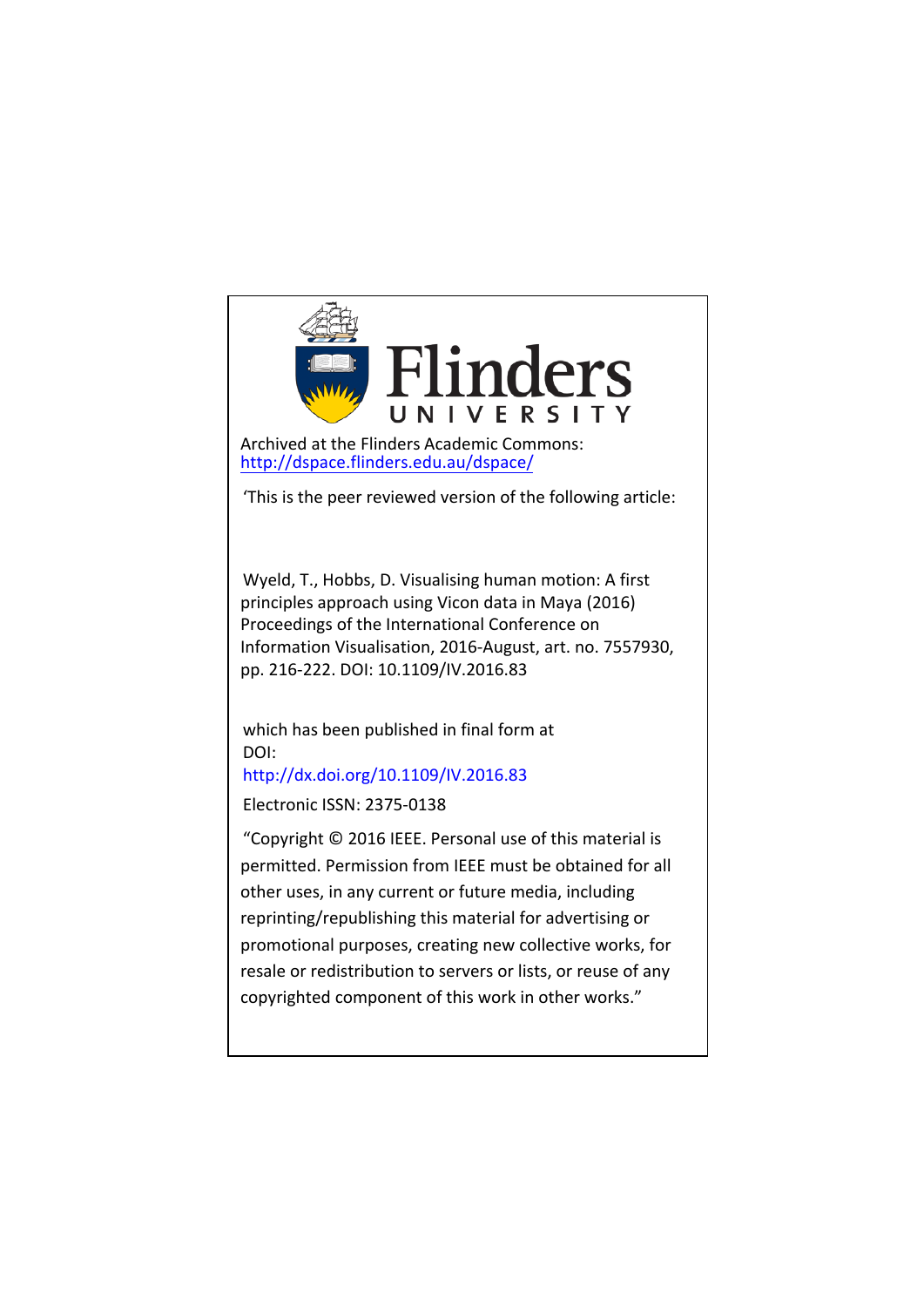# **Visualising Human Motion: a First Principles Approach using Vicon data in Maya**

Theodor Wyeld, David Hobbs, Flinders University [{theodor.wyeld@flinders.edu.au,](mailto:theodor.wyeld@flinders.edu.au) [david.hobbs@flinders.edu.au}](mailto:david.hobbs@flinders.edu.au)

#### **Abstract**

*This paper describes a first principles approach to understanding how 3D digital animation of human motion can be processed and produced from raw data, without the use of proprietary software. The paper describes how students collected motion data using a custom marker set, how this was used to create a point cloud, how errors were corrected, and finally how the skeleton was rigged, skinned and modelled in Maya.* 

*Keywords:* 3D animation, human motion, Maya, Vicon, first principles, marker set, point cloud, modelling, MEL.

### **Introduction**

At undergraduate level it is critical that students of 3D animation, visual effects or games development understand the fundamental principles of human motion capture. As such, a method was needed to provide this understanding. Access to a Vicon–equipped motion capture laboratory provided the basis for this project. The laboratory's main use is for clinical motion analysis studies.

The 3D media students that this project was aimed at use Maya 3D, among other Autodesk products, in their productions. Unfortunately, the Vicon dataset cannot be imported directly into Maya. Although it can be exported to other software, such as *MotionBuilder* or *Blade*, they create ready-formed rigs. As such, using software other than Maya 3D does not provide an understanding of the fundamental underlying principles involved in the use of motion capture data for animation that this project seeks to demonstrate.

Without a critical understanding of the processes and concepts involved in the use of motion capture data for animation, students are unable to solve problems arising from poorly constructed rigs or incomplete datasets. Hence, the emphasis with this project was to provide a fundamental understanding of an otherwise complex process – a process for which there is little background literature available. This is mostly due to the relative infancy of motion capture compared to the film, animation, and games industries, more generally. Furthermore, organisations that provide motion capture services to the industry appear reluctant to provide details of their processes. This is understandable as they have invested heavily in their proprietary procedures and charge accordingly. Hence, there is no incentive for them to make the details of their procedures public.

In part, this project attempts to address the gap in public knowledge of motion capture procedures for the benefit of undergraduate students. It outlines a procedure for:

- preparing to capture human motion using the Vicon suit of tools;
- generation of a data point cloud from the Vicon dataset in Maya;
- extrapolation of the joint locations from surface marker data;
- error correction; and,
- rigging and skinning in Maya.

This paper concludes with a discussion on the importance of understanding how to overcome problems using motion capture data.

## **Background**

Capturing the motion of people and animals was first photographically investigated by Eadward Muybridge around the turn of the twentieth century. His photographic and cinematographic studies of humans and animals in motion explained many phenomena previously unknown. For example, his famous chronophotographic study of a horse revealed that all four of its hoofs are off the ground when in full gallop (see Figure 1). His studies also photographically mapped many biomechanical actions not possible using other methods (Adam, 2014).



### **Figure 1.** *The Horse in Motion* **(Muybridge, 1878, Library of Congress Prints and Photographs Division).**

Today, the capturing of human motion involves the integration of the fields of biomechanics, human movement, computer vision, signal processing and computer graphics. The interdisciplinary nature of this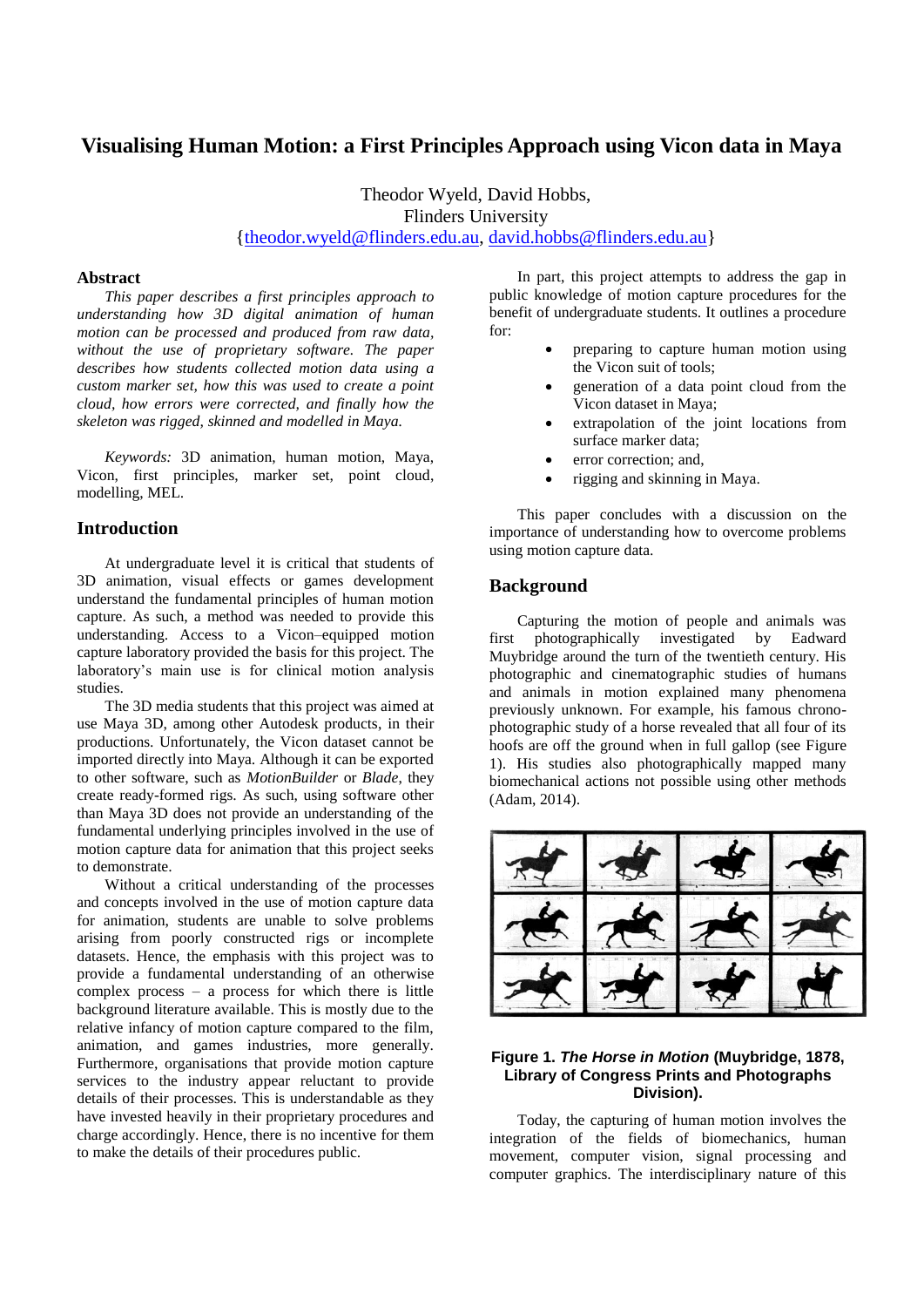research leverages the advances in each field, culminating in the study of motion capture more generally.

Motion capture can typically be divided into the two-dimensional and three-dimensional domains. Twodimensional human motion tracking involves using a single or dual static camera setup and compares the silhouette of the human form against a background in a single plane. In studies of human locomotion this means capturing the frontal (coronal) and side (sagittal) views of human gait, which can be viewed individually or simultaneously using a split screen to study the gait pattern. This is similar to what Muybridge had achieved with his capture of a galloping horse for the sagittal view only. Three-dimensional points can be extracted from a single camera when the camera is moving in a scene. However, the results are not always reliable. Threedimensional points are extracted using perspective projection into a planar displacement modelled as a twodimensional transformation. Different arrangements of the various markers (used to capture the movement) relative to each other can generate the same twodimensional projections. This can lead to ambiguity and inaccuracies in the resulting three-dimensional dataset which are difficult to resolve (Korc & Hlavac, 2008). Hence, three-dimensional motion tracking typically involves at least two spatially-calibrated cameras and often many more.

Motion capture is used in several industries, including animation, visual effects (VFX), game development, sports and rehabilitation, among others. The laboratory that this paper reports on was established to research upper and lower limb human movement. It utilises 10 Vicon (www.vicon.com) Bonita cameras suspended from scaffolding on the perimeter of an 8.5m x 10m room, with 4 AMTI (www.amti.biz) force plates submerged in the floor to measure ground reaction forces as subjects walk across them. The Vicon software is used to collect kinematic data from the cameras and kinetic data from the floor plates. It is installed on a standard Vicon issued desktop PC (Dell T5810, Intel® Xeon® CPU E5-1620 v3 @ 3.50 GHz, 16GB RAM, 64-bit OS, Windows 7 Professional). Subjects typically wear just their underwear during a clinical study, or tight clothing for a non-clinical study, with up to 40 reflective markers placed at strategic locations on the body according to a predefined anatomical marker set. Data is gathered in real-time and can be exported in various file formats, including ASCII, CSV, C3D, MKR, MP, TRC, VSK and XCP.

The purpose of this project was to extend the usability of the University's motion analysis laboratory to service motion capture other than for clinical or rehabilitation purposes alone. This included the need to generate datasets suitable for animation, VFX and game development. These typically require a different type of data for generating animated motions than those provided by the Vicon software. Where the Vicon software generates surface animated motions based on surface markers there was a need to generate pivot-point

animations, more suitable for animation, VFX and games development. Pivot-point animation relies on the rotation of pivot points aligned with the intersecting bone joints of the human skeletal system. This is inherently different to surface animation which relies on muscular contractions and distortions at the surface of the human body used in gait analysis. As such, a method was needed to extract pivot-point rotations from the surface data.

# **Gait Analysis**

Within a clinical setting, health professionals have been observing, analysing and monitoring abnormal and impaired human locomotion for rehabilitation purposes for decades. Observational gait analysis – as the name suggests, using the naked eye to observe an individual's gait for diagnostic purposes – is the quickest, cheapest and usually first measure for identifying abnormal gait patterns compared to 'typical' or unimpaired gait (Kirtley, 2006). Baker (2006) identified four reasons for performing clinical gait analysis:

- 1. diagnosis between disease entities;
- 2. assessing the severity, extent or nature of a disease or injury;
- 3. monitoring progress in the presence or absence of intervention; and,
- 4. predicting the outcome of an intervention (or the absence of intervention).

While observational gait analysis is low cost, quick, and simple to perform, given the limitations of the unaided human eye, it suffers from the inability to observe small deviations in gait. Hence, a more accurate form of gait analysis was needed. The Vicon software coupled with an array of cameras, provides this accuracy.

# **Vicon and Gait Analysis**

According to Baker (2006), modern clinical gait analysis can be traced back to the early 1980's, and while the technology itself has advanced at a significant rate, the concept has remained the same. Contemporary threedimensional human motion capture such as the Vicon setup involves the use of high-speed cameras (typically ~250Hz) to track retro-reflective markers within a given volume, and as long as any two cameras can identify a single marker in space, it's three dimensional position can be determined. The markers are placed at strategic anatomical locations (bony landmarks or prominences) on the body and motion is tracked and recorded in three dimensions in real-time. If the kinematic information obtained from the cameras is combined with kinetic force plate data, a comprehensive picture of the subject can be generated, particularly if oxygen consumption information and lower limb muscle activity is collected simultaneously (using electromyographic or EMG sensors to collect muscle activation information). For clinical gait analysis purposes, three-dimensional motion analysis provides important information needed to optimise the care of patients with complex walking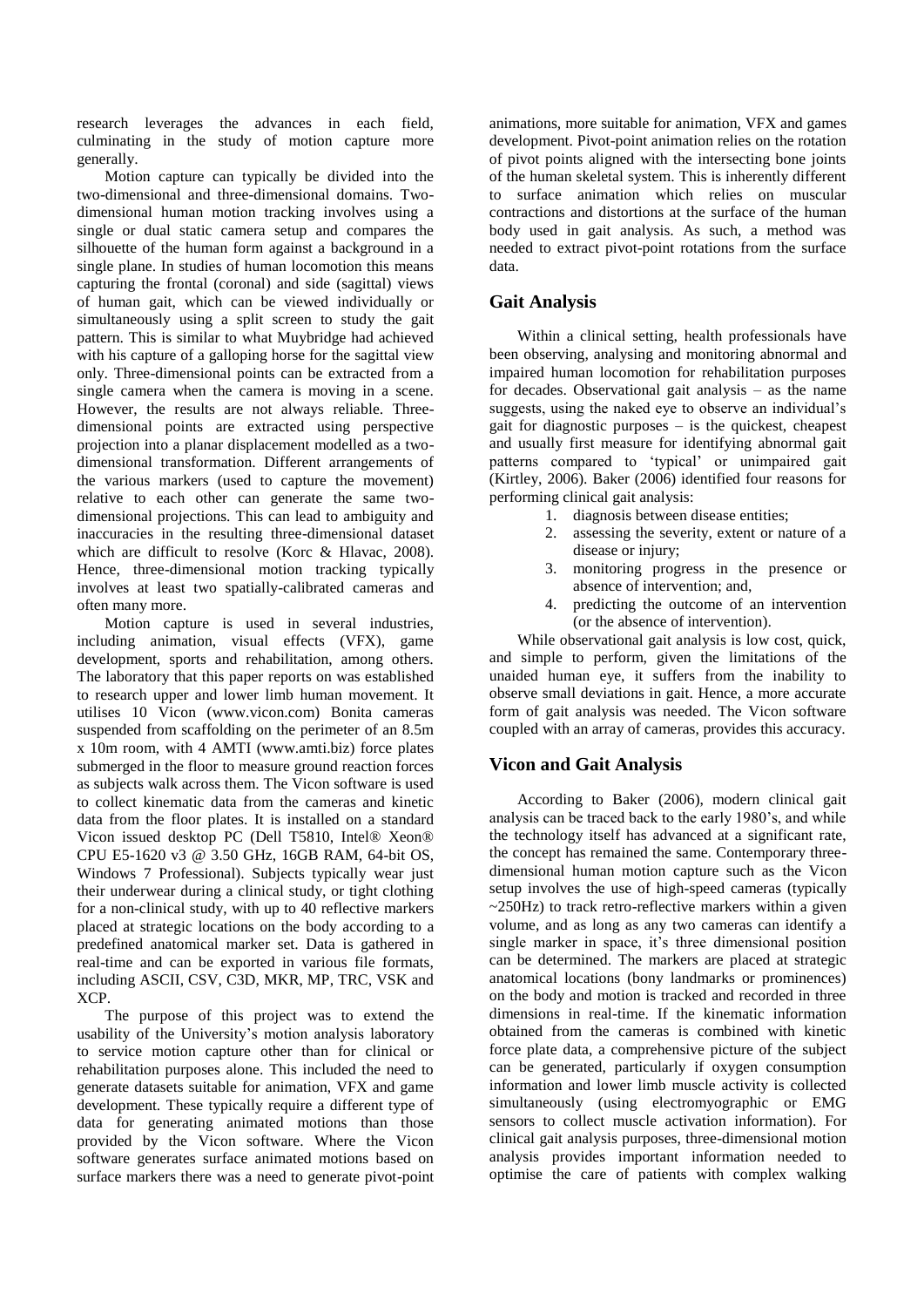problems, such as those with a congenital neurological condition like cerebral palsy or following a neurological (post-stroke) episode (Gage, 1994). However, while the field of motion capture originated within the life sciences area, the technology is now used widely in the animation, visual effects, gaming, sports science, and computer vision fields. The kinematic data collected can be used to construct wireframe animated stick figures for human motion animation studies and other purposes.

# **Vicon and Human Motion Capture**

To capture human movements using the Vicon tracking system, reflective optical markers are placed at strategic locations on the body, which are then located by the camera-software set up. Typically, three markers are used to define and track a skeletal limb segment in three dimensional space. However, deviations can occur with skin movement relative to a given bony landmark, meaning there can be deformation around the larger muscles of the body. For extracting skeletal animations only, the locations of the pivotal joints of the major bone structures are required. To overcome the deformations due to muscle expansion and contraction during movement, estimating the pivot points from surface data (see Silaghi *et al.*, 1998) or applying an explicit offset for location marker data can be used (see Molet *et al.*, 1996). However, these systems rely on either estimation or a known value of the distance a pivot joint is from the surface of the body, which differs for each actor (Figure 2). An alternative method was developed by the authors of this paper – strategic placement of markers on the

body such that pivot point joint locations could be extrapolated from the data generated. This was done in a way that accommodates different body morphologies. The data was then extracted in a three part process:

- 1. conversion of the Vicon data to a form that Maya could recognise;
- 2. extraction of the pivot points; and,
- 3. construction of an animated rig in Maya.

At each step, care needs to be taken to ensure there is no loss of data or data accuracy.

# **Maya and Rigging**

Autodesk's Maya 3D is a modelling, animation and visual effects software package. It is widely used in the animation, games and visual effects industry. It is used by animation companies such as Pixar, Dreamworks and Blue Sky Studios; games companies such as Blizzard, EA, Polyphony; and, visual effects companies such as Pixomondo, Double Negative, Industrial Light and Magic.

A traditional animation production includes assembling, rigging and binding the skin of a character. This method is well established in the animation, VFX and gaming industries. The steps include:

- creating a skeleton rig,
- adding Inverse Kinematics or IK handles to the various joints, and
- binding a skin to the skeleton.



**Figure 2. The difference between Vicon marker placement (surface oriented – two left images) and 'vicon2maya' placement (pivot oriented – two right images).**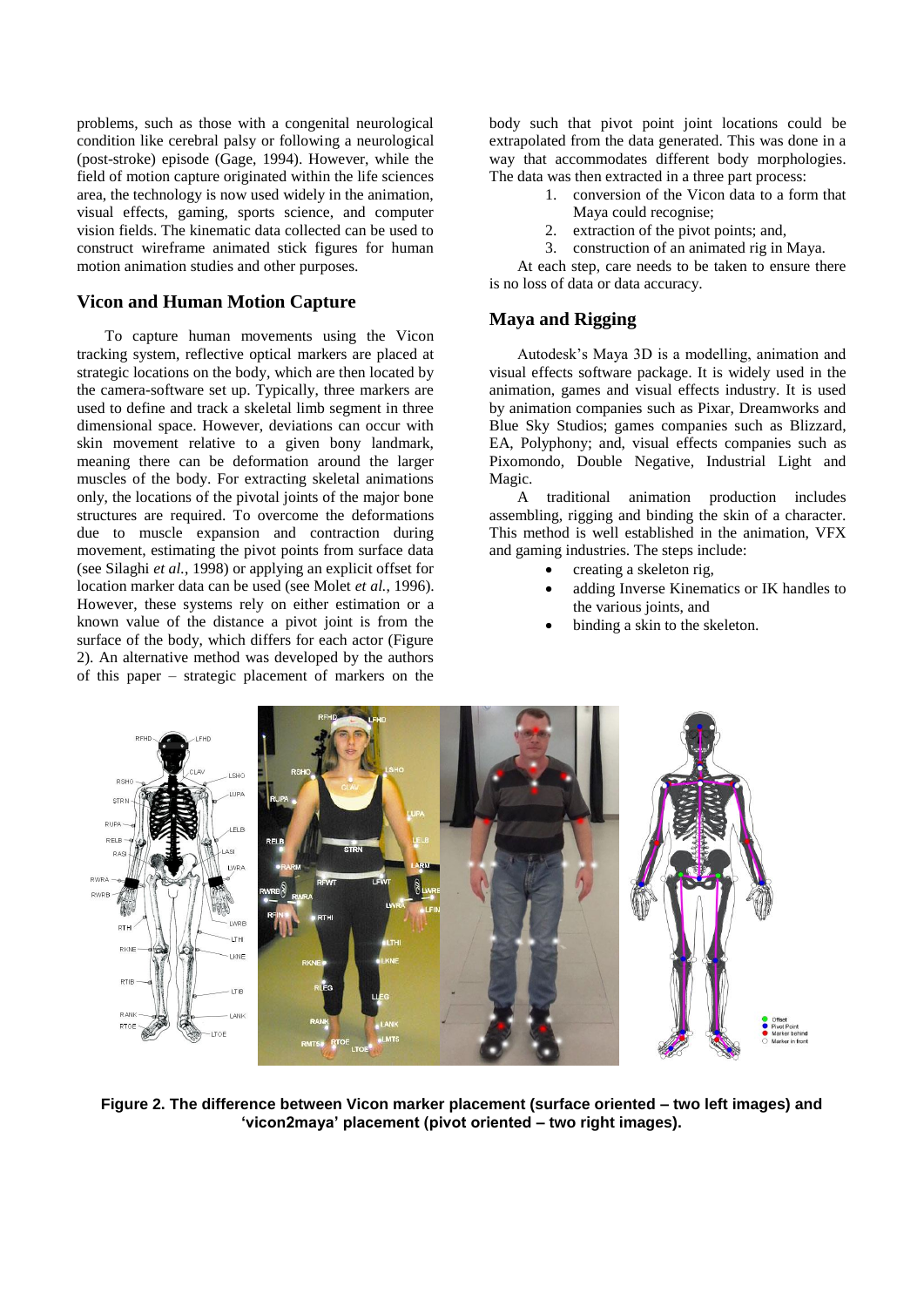A traditional animation uses IK handles (which behave much like a muscle does in relation to a bone). These affect the rotations on joints which distort the skin over time generating the illusion of change and movement. Each major action of the character must be manually generated at key-framed intervals. Alternatively, human motion capture actions can be generated by actors with markers attached to them creating a data base of movements which can be used to drive a character rig.

The crucial difference between a traditional animation and that generated by human motion capture is the direction the action is processed by the computer. A traditional animation uses IK whereas motion capture uses Forward Kinematics (FK). For the case of the IK animation, the location and orientation of a rigged character is set at future points in time (or keyframes) and the computer interpolates the difference between the future keyframe and an earlier keyframe by working backwards. The computer does most of the between or 'tweening' calculations. By contrast, a motion capture FK animation must set the locations and orientations of all elements of a rigged character for every point in time (or frame). The computer is not required to do any interpolating between frames as the new locations and orientations are explicit. Thus, every frame is a keyframe.

### **Marker Placement**

A typical rig used in a Maya animation is directed by the rotation values of joints about pivot points. The vertices of the mesh (the character's skin) are influenced by the transformations of the joints. Another type of mesh animation is surface deformation, such as in morphing and games animation meshes which do not use 'bones'.

Unlike a typical animated rig in Maya, the standard Vicon marker placements do not generate pivot-point locators. To overcome this, markers need to be strategically positioned such that their underlying pivot points can be extracted from the Vicon dataset postcapture (see Figure 2). As the goal of the motion capture data collection for this project was an animated skeleton in Maya, accurate skeletal pivot point locators (points in Maya holding location and translation values only) were needed. The authors recognised that to locate accurate pivot points in the human body markers were needed either side of the pivot points between bone junctions such that the centre point between the markers could be extracted from the data generated by the Vicon software. Markers need to be carefully positioned equidistant from a pivot point on the corresponding surface area of the body (see Figure 3).

# **Vicon to Maya**

The Vicon software package supports data export in a number of different formats. The most useful for this project was the comma-delimited plain text CSV format. The Vicon CSV dataset includes x, y and z values for each marker location and its corresponding location in time. This is represented as 3 columns (x, y and z) per marker location and a corresponding number of rows representing the time at which the location was recorded. For example, the data set for a 1 minute recording of a body with 40 markers filmed at 50 frames per second (fps) would include  $3 \times 40$  columns by  $50 \times 60$  rows plus 1 header row,  $3.6 \times 10^5$  cells (this does not include the floor-embedded force plate data). However, the Vicon CSV file format cannot be imported directly into Maya. Therefore, a method for importing this data to a file format that Maya can recognise was needed.



#### **Figure 3. Body with markers suitable for Maya pivot rigging (white markers are directly visible, red markers are included to indicate the corresponding marker that is masked or out of view). Note 3 of 10 Vicon Bonita cameras are visible in the background.**

The Maya Embedded Language (MEL – similar to PERL) is the native scripting language used to communicate with the Maya programme. Python can also be used but it proved problematic hence the simpler MEL language was chosen. A MEL script was written to convert the Vicon CSV text file into coordinates which Maya translates as locators. The table of values exported by Vicon includes only the time-stamped x, y and z coordinate values for each tagged marker. Hence, the locators created in Maya by this script only have translation values – no rotational values. To create a skeletal rig for animation in Maya, rotation values are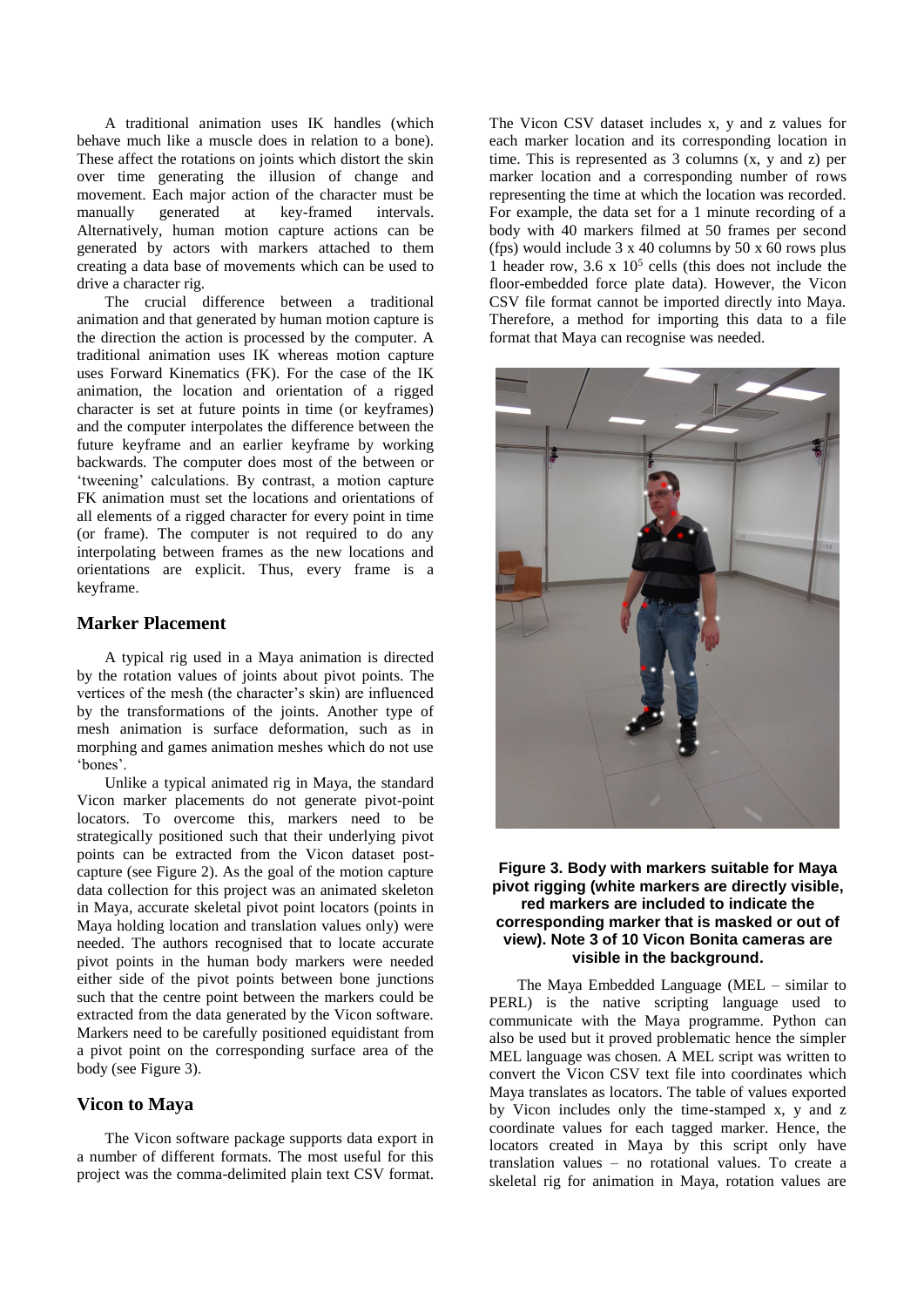required. Rotation values can be created from the locators using a number of different methods. A simple method is using vectors aligned between the locators.

Typically, any two points in space can be connected by a vector line which has two sets of coordinates, with three-dimensional data giving the vector line distance, orientation and direction. Orientation and direction can be used as a rotation value relevant to a world coordinate system. However, in Maya, bones or joints are rotated about only one end. Thus, although the vector line method is not directly applicable in this case the principle is helpful (Figure 4).

To generate a direction and orientation value for the locators in Maya they need to be 'aimed' at each other. The locators can be aimed at each other in order of their hierarchical chain, producing a series of rotations. However, a problem with this method is that when using Euler calculations in radians the locators can undergo gimble lock when rotating beyond 90 degrees (which occurs when an object is rotated beyond  $180^{\circ}$  causing it to flip in the opposite direction). This needs to be solved for each instance. A quick solve for this is to ensure that the overall axial orientation for all the locators is consistent. It is important that any two locators aimed at each other maintain a common orientation when one moves past the other. If not, gimble lock or flipping of axes may occur which will distort the skin of the rig when the animation is run.



#### **Figure 4. A vector has direction, location and orientation whereas a joint (bone) in 3D Maya only has location and its direction is driven by the rotation value of one of its ends.**

Using the aim constraint function in Maya, locators are aimed at each other providing the rotation values necessary for the proper operation of the joint rigging. This is done in a hierarchical order from the root joint to the extremities. The rotation values, necessary for the joints to rotate and effect the skin mesh, is achieved using a combination of the aim, up and world vector parameters of the aim constraint in Maya.

# **MEL Scripts**

To interpolate pivot point locations from the Vicon surface data, a script was written in MEL. It finds the

mid-point or centroid between any 2, 3 or 4 points given. This new centrepoint is then used as the pivot for rigging in Maya. However, before this function can be performed, the data from Vicon needs to be converted to a form readable by Maya.

Two MEL scripts were written to convert the Vicon data into something usable in Maya, a:

- 1. Vicon CSV plain text data table to Maya locator script; and,
- 2. centrepoint script to extrapolate a pivot point from two or more locators in Maya.

The CSV plain text to Maya script (CSV2MAYA) converts the Vicon data set into locators in Maya that include precise locations in three-dimensional space per time stamp (or keyframe). The centrepoint script is used to locate the pivot point between two or more locators representing data from markers on the surface of the body. For example, markers either side of the front and rear of the shoulder and equidistant from the pivot point between the humerus and the scapula at the bone junction are used to locate a third point.

#### **CSV2Maya script**

The CSV2MAYA script opens a csv file, identifies a start and end frame, and assigns the first line of text to a variable. It skips over the force-plate data (forcesensitive floor data) to the trajectory headings, which contain the body motion data and establishes header tags for the data in columns. If some data is missing, this is set to the arbitrary value  $x=0$ . The script reads in one line at a time, separates the data by commas and stores each value in an array. An x, y and z column is included for each group of three-dimensional data set. These data sets are related to individual marker positions with rows organised by timestamp or keyframe. When this data is imported and executed in Maya, via the MEL script editor, a locator cluster or point cloud is generated. The positions for individual markers are represented by the locators. Each locator is keyframed for the entire sequence. Individual keyframes may be missing from the dataset. These can be inserted manually between existing keyframes and edited in Maya's Graph Editor.

### **Centrepoint Script**

The centrepoint script is executed on selected pairs, triads, or tetrads of opposing locators in the locator cluster already loaded in Maya. For each frame, the x, y and z values for each locator are retrieved. For bipolation, a simple distance calculation  $(x_1 + x_2)/2$ ,  $(y_1 +$  $y_2$ /2,  $(z_1 + z_2)/2$  is performed. A new locator is generated at the centrepoint between the two original locators. Triangulation and quadrilation, follow a similar process:

 $(x_1 + x_2 + x_3)/3$ ,  $(y_1 + y_2 + y_3)/3$ ,  $(z_1 + z_2 + z_3)/3$ ;  $(x_1 + x_2 + x_3 + x_4)/4$ ,  $(y_1 + y_2 + y_3 + y_4)/4$ ,  $(z_1 + z_2 + z_3 + z_4)/4$ .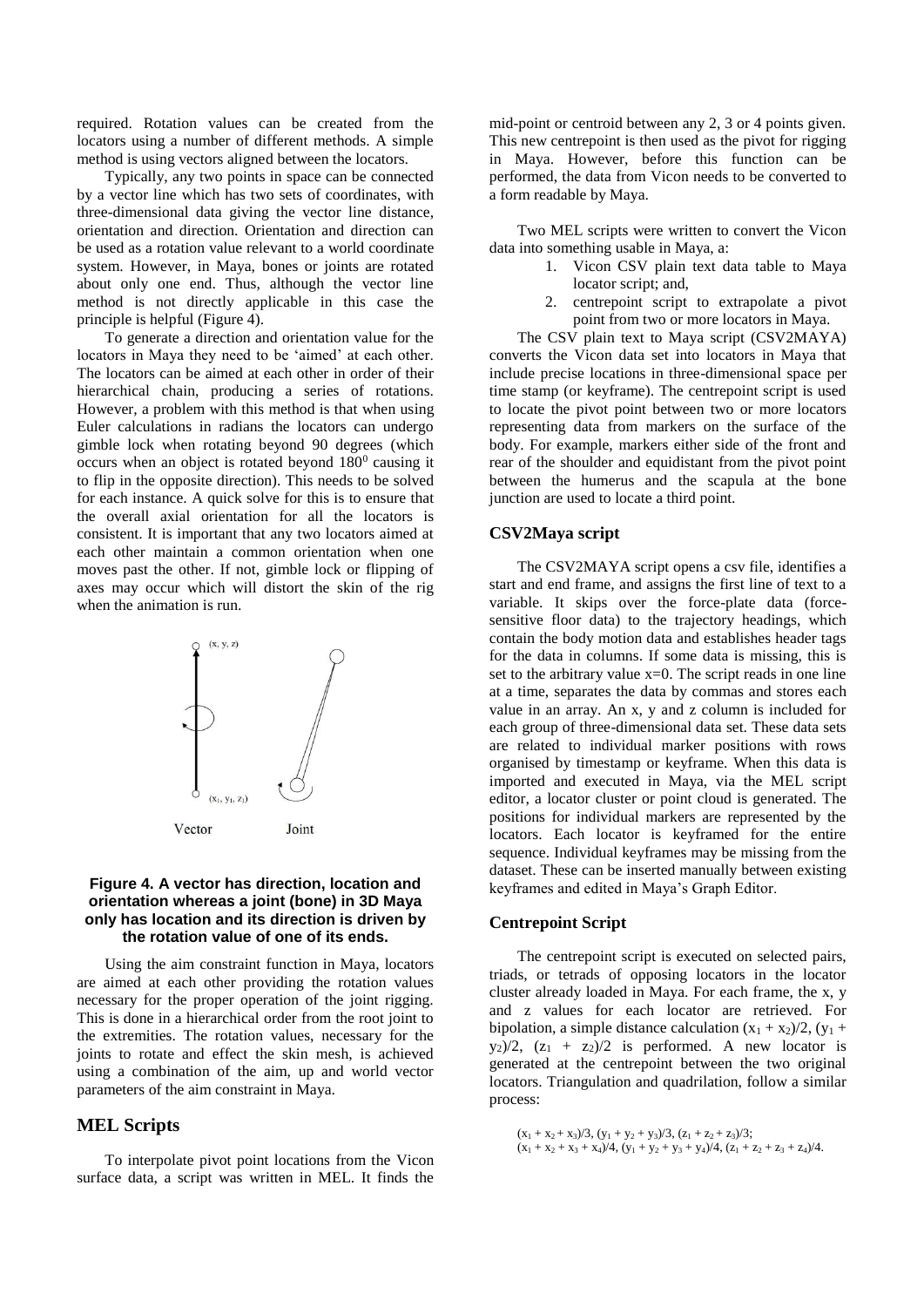The new, centred, locators are used to establish the pivot points for the skeletal animation.

### **Inserting Joints between Locators**

Once the Vicon data has been converted into a form that Maya can use to generate a locator cluster or point cloud, and the locators have been hierarchically aimed at each other, a rig can be constructed between the locator points. The rig is constructed using joints, much like the bone in a human skeleton. The joints (or bones) act as effectors for the skin mesh. They have ranges of deform effects which cause the skin mesh to animate with the joint's transforms. Maya's joint tool in conjunction with the snap tool is used to snap joints between locator points creating the overall 'rig'. The joints need to be parented to the aimed locators. This links the rotation values for the locators to the root of each joint. A skin mesh can then be bound to the overall joint rig which is deformed as the joints are rotated and translated. Figure 5 illustrates the sequential process.

#### **Final Animation Result**

When the animation is executed, the final skinned rig reanimates the original motion that was captured with the Vicon cameras. Multiple virtual cameras can be set up in Maya to view the animation from almost any angle. This provides insights not possible from the fixed cameras in the Vicon laboratory alone. Segments of the keyframed animation can be edited, manipulated and cycled to generate many different outcomes than the original capture. This provides a fertile source of human motion animation for use in other animation contexts – such as animating an animal to look like it has the attributes of a human, or a robot for the same reasons. Principally, it provides a source of complex human motion that would be difficult to animate manually.

#### **Discussion**

Unlike directly exporting the Vicon data to *MotionBuilder* or *Blade*, employing the process outlined in this project in conjunction with standard animation editing in Maya, students gain a fundamental understanding of the underlying principles involved. This provides critical learning opportunities that are useful

when they need to solve problems in the future. For example, when a marker is hidden from the cameras at some stage during a human motion capture in the Vicon laboratory, its position cannot be recorded for that period of time. This manifests as an empty value in the dataset. In Maya the locator for the missing data is set to the origin  $(x, y, z \Rightarrow 0, 0, 0)$  for a period of time. To correct this, the Maya Graph Editor can be used to isolate the frames either side of the missing data and new keyframes inserted. Keyframes are inserted for each of the x, y and z axes independently. As such, the operator can see exactly how each keyframe fits between the existing keyframe data. This corrects the missing keyframes in a manner that ensures a smooth animation. Critical here is that the student has the fundamental knowledge necessary to see what the problem is and how to correct it, because they have a better understanding of the overall concepts and processes involved. By contrast, when importing Vicon data directly into *MotionBuilder* or *Blade*, it is automatically converted to a fully formed skinned, animated, rig. And, if an error occurs it is not clear what type of error it is or how to correct it. The operator can manipulate the rig to overcome the missing data but the relocation of the missing keyframe data results in only an approximation of the desired outcome. Thus, when using *MotionBuilder* or *Blade*, incomplete Vicon datasets may instead need to be re-shot rather than solved as outlined in this project.

The students gain their understanding of the fundamental principles of human motion capture because the processes involved are open to scrutiny at every stage. From strategic location of markers on a body in the Vicon lab to using the CSV file, students can see how each marker on the subject is capture in time by its x y and z coordinates. Then, by selecting 2 or more opposing locators in Maya and executing the centrepoint script they see how a pivot point is extracted. Together with their prior knowledge of traditional animating rigging and skinning techniques they are able to make the necessary conceptual connections between a manually constructed rig and one generated from the Vicon datapoint cloud. Moreover, they are able to leverage their prior knowledge and newly gained knowledge to identify and solve most problems as they arise (for examples, see [http://wyeldsoft.com/mocap/\)](http://wyeldsoft.com/mocap/).



**Figure 5. The sequential process: from importing the Vicon data points, extracting pivot points, rigging and skinning**